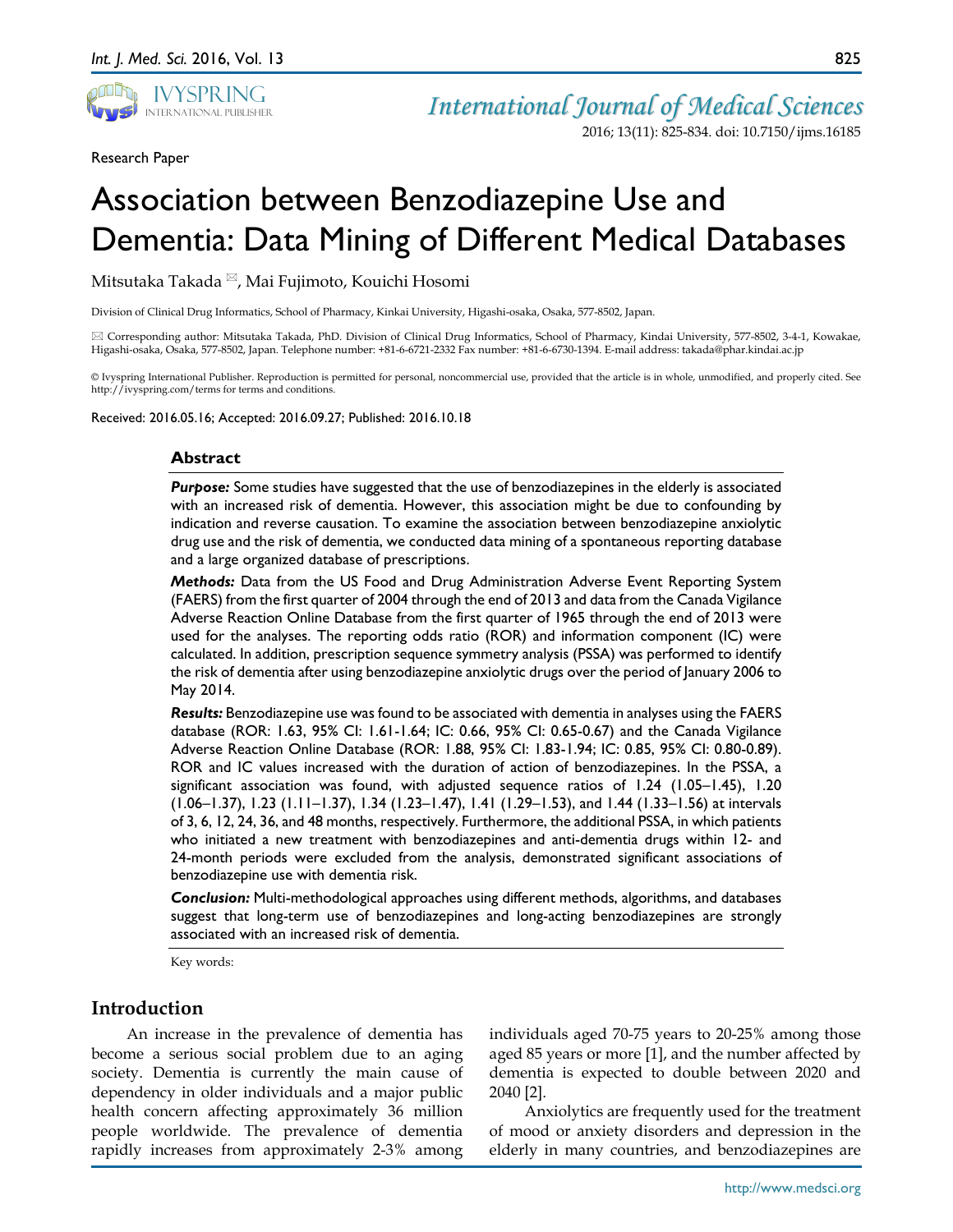commonly prescribed for this purpose [3, 4]. However, it is inconclusive as to whether their long-term use is effective and safe. Among the elderly, user prevalence as high as 25% has been reported [5]. Recently, some studies suggested that the use of benzodiazepines in the elderly is associated with an increased risk of incident cognitive decline or dementia [6-9]. Zhong et al. reported in a meta-analysis of nested case-control or prospective cohort studies that long-term benzodiazepine users have an increased risk of dementia compared with never users [10]. Billioti de Gage et al. systematically reviewed published observational studies assessing the relationship between benzodiazepine use and dementia and concluded that exposure to benzodiazepines was associated with a 1.5- to 2-fold increased risk of dementia [11].

On the other hand, some studies suggested that the observed association between benzodiazepine use and dementia might be due to confounding by indication and reverse causation. Certainly, anxiety can be a prodromal symptom of dementia and is the main indication for prescribing benzodiazepines [12]. Therefore, this association might be considered an early marker of a condition associated with an increased risk of dementia rather than a cause of the dementia itself. Overall, the possibility of an increased risk of dementia is still a matter of debate.

Recently, data mining of medical databases including spontaneous adverse drug reaction databases, claims databases, and prescription databases was reported [13, 14]. Some different methodologies and algorithms have been applied to identify safety signals within these medical databases. The aim of this study was to examine the association between benzodiazepine use and dementia using different methodologies, algorithms, and databases.

# **Methods**

## **Spontaneous adverse drug reaction databases**

## Data sources

The US Food and Drug Administration (FDA) Adverse Event Reporting System (FAERS) and the Canada Vigilance Adverse Reaction Online Database are computerized information databases designed to support post-marketing safety surveillance programs for all approved drugs and therapeutic biological products. The FAERS contains all reports of adverse events reported spontaneously by health care professionals, manufacturers, and consumers worldwide. The Canada Vigilance Adverse Reaction Online Database contains all domestic reports of adverse events reported spontaneously by health care professionals, manufacturers, and consumers. The

FAERS consists of seven datasets that include patient demographic and administrative information (file descriptor DEMO), drug and biologic information (DRUG), adverse events (REAC), patient outcomes (OUTC), report sources (RPSR), start and end dates of drug therapy (THER), and indications for use/diagnosis (INDI). A unique number for identifying a FAERS report allows all of the information from different files to be linked. Raw data from the FAERS database can be downloaded freely from the FDA website (http://www.fda.gov/Drugs/ InformationOnDrugs/ucm135151.htm). Data from the first quarter of 2004 through the end of 2013 were included in this study. A total of 4,866,160 reports were obtained. Reports with a common CASE number were identified as duplicate reports, which we excluded from the analyses. Finally, a total of 65,146,507 drug-reaction pairs were identified from 4,081,582 reports.

The Canada Vigilance Adverse Reaction Online Database consists of 11 data files that include information on reports and patients (Reports.txt), drug names and their codes (Drug\_Product.txt), the active ingredients associated with all drugs (Drug\_Product\_Ingredients.txt), the reaction terms associated with the report (Reactions.txt), outcome presentation text associated with the outcome code (Outcome\_LX.txt), gender presentation text associated with the gender code (Gender\_LX.txt), report type presentation text associated with the report type code (Report\_Type\_LX.txt), report seriousness presentation text associated with the report seriousness code (Seriousness\_LX.txt), report source presentation text associated with the report source code (Source\_LX.txt), linked/duplicate reports presentation text associated with the code (Report\_Links\_LX.txt), drugs associated with specific reports (Report\_Drug.txt), and indications associated with specific reports (Report\_Drug\_Indication.txt). Raw data from the Canada Vigilance Adverse Reaction Online Database can be downloaded freely from the Health Canada website (http://www.hc-sc.gc.ca/dhp-mps/medeff/databas don/index-eng.php). Data from the first quarter of 1965 through the end of 2013 were included in this study. A total of 4,019,652 drug-reaction pairs were identified from 381,822 reports.

The Medical Dictionary for Regulatory Activities (MedDRA<sup>®</sup> version 17.0) preferred terms (PTs) were used to classify the adverse events.

# **Identification of benzodiazepine anxiolytic drugs**

Benzodiazepines with the World Health Organization Anatomical and Therapeutic Chemical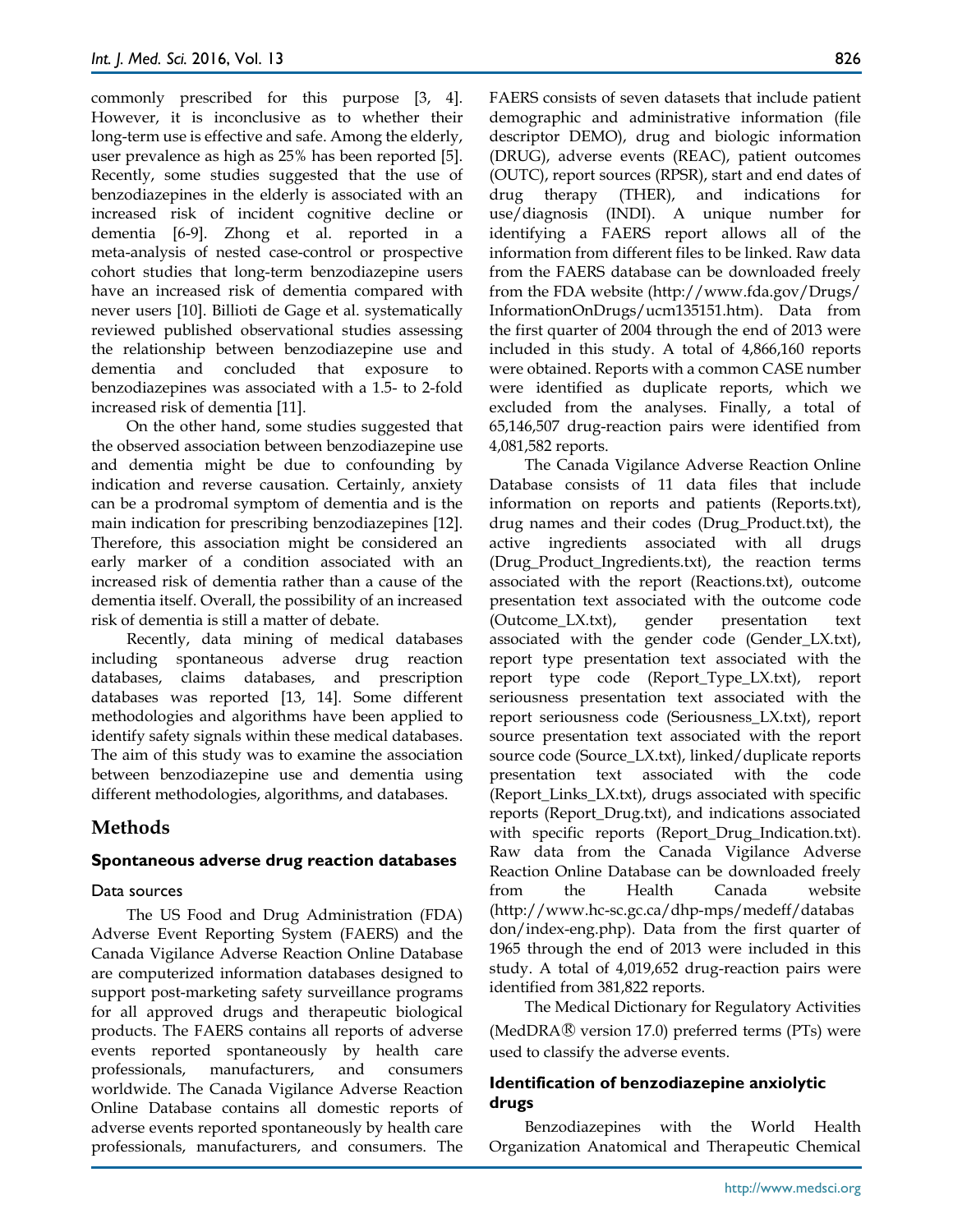code of N05C were defined as benzodiazepine anxiolytic drugs in this study (Table 1). A drug name archive that included the names of all preparations, generic names, and drug synonyms marketed worldwide was created using the Martindale website (https://www.medicinescomplete.com/mc/login.ht m). Benzodiazepine anxiolytic drugs were identified by linking this archive with the FAERS database and the Canada Vigilance Adverse Reaction Online Database (Table 1). All records including benzodiazepine anxiolytic drugs were selected, and the relevant reactions were then identified.

**Table 1.** Benzodiazepine anxiolytic drugs.

| Short-acting      | Etizolam         |
|-------------------|------------------|
|                   | Clotiazepam      |
|                   | Flutazolam       |
| Medium-acting     | Lorazepam        |
|                   | Alprazolam       |
|                   | Fludiazepam      |
|                   | Bromazepam       |
|                   | Nimetazepam      |
| Long-acting       | Diazepam         |
|                   | Cloxazolam       |
|                   | Chlordiazepoxide |
|                   | Medazepam        |
|                   | Clorazepate      |
| Ultra-long-acting | Flutoprazepam    |
|                   | Loflazepate      |
|                   | Mexazolam        |
|                   | Oxazolam         |
|                   | Prazepam         |

## **Definition of adverse events**

Adverse events in the FAERS and the Canada Vigilance Adverse Reaction Online Database were coded using the MedDRA® PTs, which are categorized by defined medical condition or area of interest. Using the Standardized MedDRA® Queries, we identified 82 PTs in the category of dementia.

## **Statistical analysis**

The reporting odds ratio (ROR) [15] and the information component (IC) [16] were used to detect spontaneous report signals. These signal scores were calculated using a case/non-case method [17, 18]. Cases are the reports involving the event of interest (i.e., dementia) and the non-cases all other reports. ROR and IC are widely used and employed by the Netherlands Pharmacovigilance Centre and the World Health Organization, respectively [15, 16]. All of these algorithms were used to calculate signal scores to assess whether a drug was significantly associated with an adverse event or not from a two-by-two frequency table of counts. However, these calculations or algorithms, so-called disproportionality analyses or measures, differ from

one another in that the ROR is frequentist (non-Bayesian), whereas the IC is Bayesian. For the ROR, a signal is detected if the lower limit of the 95% two-sided confidence interval (95% CI) is >1 [15]. For the IC, a signal is detected if the IC025 metric, the lower limit of the 95% CI of the IC, is  $> 0$  [16]. In the current study, these two methods were used for signal detection, and the adverse events were considered to be drug-associated if the two indices met the criteria indicated above. Data management and analyses were performed using Visual Mining Studio software (version 8.1; Mathematical Systems, Inc. Tokyo, Japan).

## **Prescription sequence symmetry analysis (PSSA)**

## Data source

A large organized database of prescriptions constructed by a database vendor (Japan Medical Information Research Institute, Inc. Japan [JMIRI]) was used in the study. The JMIRI prescription database consists of prescriptions collected from approximately 700 pharmacies in Japan. The database includes approximately 92,700,000 prescriptions for approximately 10,300,000 patients from January 2006 to May 2014. For the PSSA, we identified cases extracted from this database for whom benzodiazepine anxiolytic drugs (Table 1) and anti-dementia drugs (donepezil, galantamine, rivastigmine, and memantine) were prescribed at least once during the study period. The data included encrypted personal identifiers: month/year of birth and gender of the patient, drug name, unique drug code and generic name, and prescribing date. Data on drugs dispensed in hospitals were not included. This study was approved by the Ethics Committee of Kindai University School of Pharmacy.

## **Study design**

The PSSA was performed to test the hypothesis that benzodiazepines increase the risk of dementia. The PSSA method has been described in detail in several published studies investigating the associations between the use of certain target drugs and potential adverse events [19, 20]. Briefly, the PSSA evaluates asymmetry in the distribution of an incident event (e.g., prescription of another drug) before and after the initiation of a specific treatment. Asymmetry may indicate an association between the specific treatment of interest and the event. PSSA is based on a situation in which drug A is suspected of causing an adverse event that itself is treated by drug B [19]. In this study, anti-dementia drugs were used as markers of dementia caused by benzodiazepines, and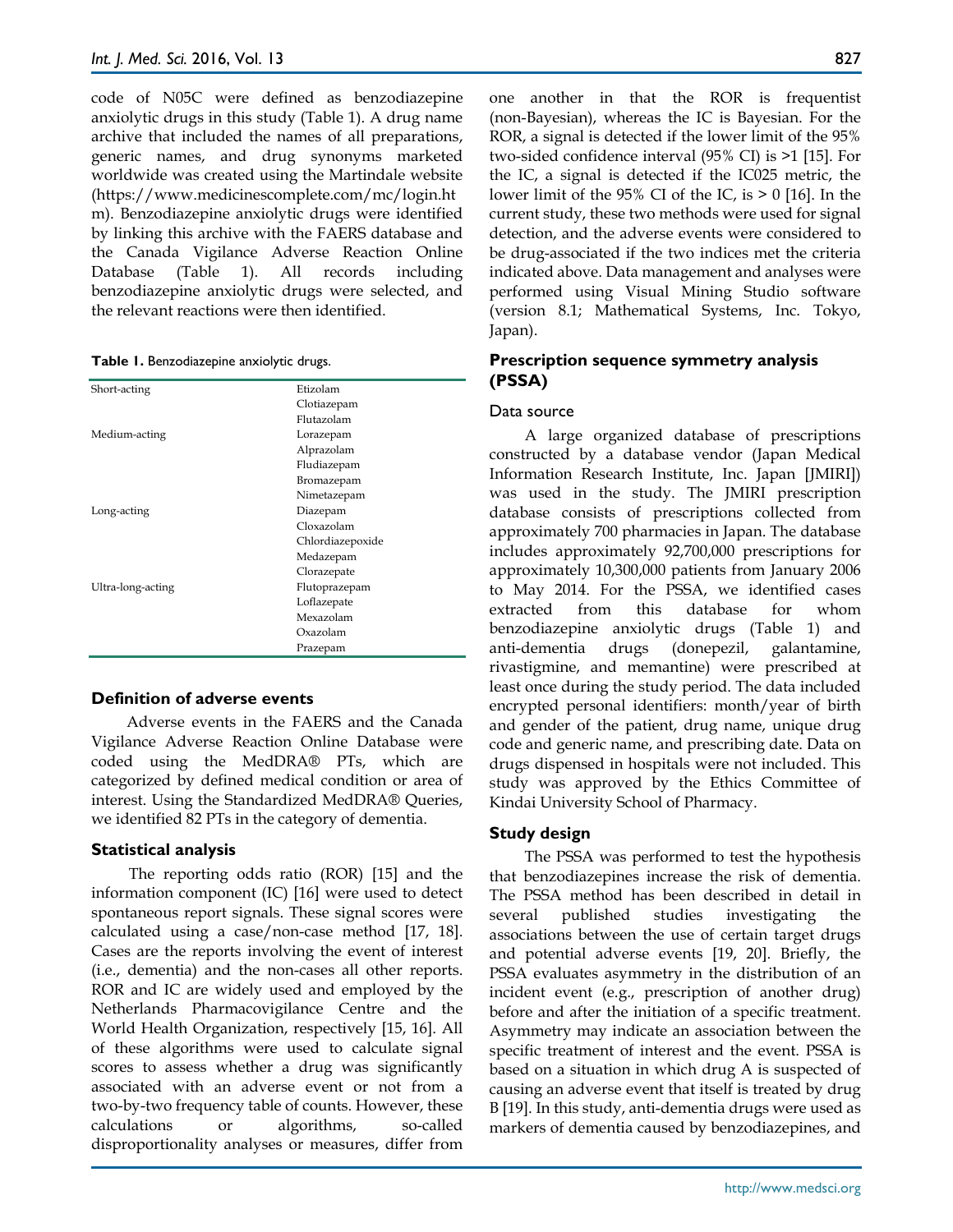the association between benzodiazepines and anti-dementia drug uses was analyzed.

The ratio of the numbers of patients with a prescription for anti-dementia drugs after versus before the initiation of benzodiazepines was defined as the crude sequence ratio (SR). A SR > 1 indicated an increased risk of benzodiazepine-induced dementia. The SR is sensitive to prescribing trends over time. Therefore, the SRs were adjusted for temporal trends in benzodiazepines and anti-dementia drugs using the method proposed by Halls [19]. The probability that benzodiazepines were prescribed first, in the absence of any causal relationship, can be estimated by the so-called null-effect SR [19]. The null-effect SR yielded by the proposed model may be interpreted as a reference value for the SR. Therefore, the null-effect SR is the expected SR in the absence of any causal association, after taking the incidence trends into account. By dividing the crude SR by the null-effect SR, an adjusted SR (ASR) corrected for temporal trends is obtained. A slightly modified model was used to account for the limited time interval allowed between the benzodiazepine prescription and treatment of dementia [20]. The major advantage of the SR is that it is robust for confounders that are stable over time. Significant confounding factors including age, gender, and frequency of visits did not cause an asymmetrical distribution of benzodiazepines and anti-dementia drugs [20].

## **Data analysis**

PSSA was undertaken to identify the new use of anti-dementia drugs, which served as a marker of benzodiazepine-induced dementia. All incident users of benzodiazepines and anti-dementia drugs were identified from January 2006 to May 2014. In this study, patients included in the database were followed up until May 2014, and therefore different patients had different follow-up periods. Incidence was defined as the first prescription of target drugs. To exclude prevalent users of target drugs, the analysis was restricted to users who presented their first prescription on July 2006 or later, that is, after a run-in period of 6 months. To ensure that our analysis was restricted to incident users, we also performed a waiting time distribution analysis [21]. An identical run-in period was also applied to patients enrolled in the cohort after July 2006 to exclude prevalent users of the target drugs. The analysis was based on the principle that by observing the first occurrence of a prescription within a specific time window, prevalent users of the drug will cluster at the beginning of the observation period when the prescription is repeated within a short time period. In contrast, incident users will be distributed evenly throughout the observation

period. Incident users were identified by excluding those patients who had received their first prescription for the target drugs prior to June 2006. All patients were identified who initiated new treatments with both benzodiazepines and anti-dementia drugs within 3-, 6-, 12-, 24-, 36- and 48-month periods. Patients who had received their first prescriptions for benzodiazepines and anti-dementia drugs on the same date were not included in the determination of the SR.

Results are expressed as the means ± standard deviation (SD) for quantitative data and as frequencies (percentage) for categorical data. The 95% CIs for the ASRs were calculated using a method for exact CIs for binomial distributions [22].

## **Additional analysis**

The additional PSSA was performed in order to address the problem about confounding by indication and reverse causation bias. If indication and reverse causation bias is responsible for the association between benzodiazepine use and dementia, the association for recent users should be stronger than that for past users [23]. Therefore, patients who initiated a new treatment with benzodiazepines and anti-dementia drugs within 12- and 24-month periods were excluded from the analysis to minimize the effect of this confounding.

## **Results**

## **FAERS database analyses**

A total of 1,971,750 drug-reaction pairs for dementia were found in the FAERS database. The statistical results from the FAERS database analyses are presented in Table 2. The signal scores suggested that benzodiazepines were as**s**ociated with dementia (ROR: 1.63, 95% CI: 1.61-1.64; IC: 0.66, 95% CI: 0.65-0.67). In addition, classes of short-, medium-, long-, and ultra-long-acting benzodiazepines were also associated with dementia. The ROR and IC values increased with the duration of benzodiazepine action (Figure 1A). In the analyses of individual benzodiazepines, significant associations with dementia were found for etizolam, clotiazepam, lorazepam, alprazolam, bromazepam, diazepam, cloxazolam, chlordiazepoxide, medazepam, clorazepate, loflazepate, oxazolam, and prazepam.

## **Canada Vigilance Adverse Reaction Online Database**

A total of 141,451 drug-reaction pairs for dementia were found in the Canada Vigilance Adverse Reaction Online Database. The statistical results from the analyses using this database are presented in Table 3. The signal scores suggested that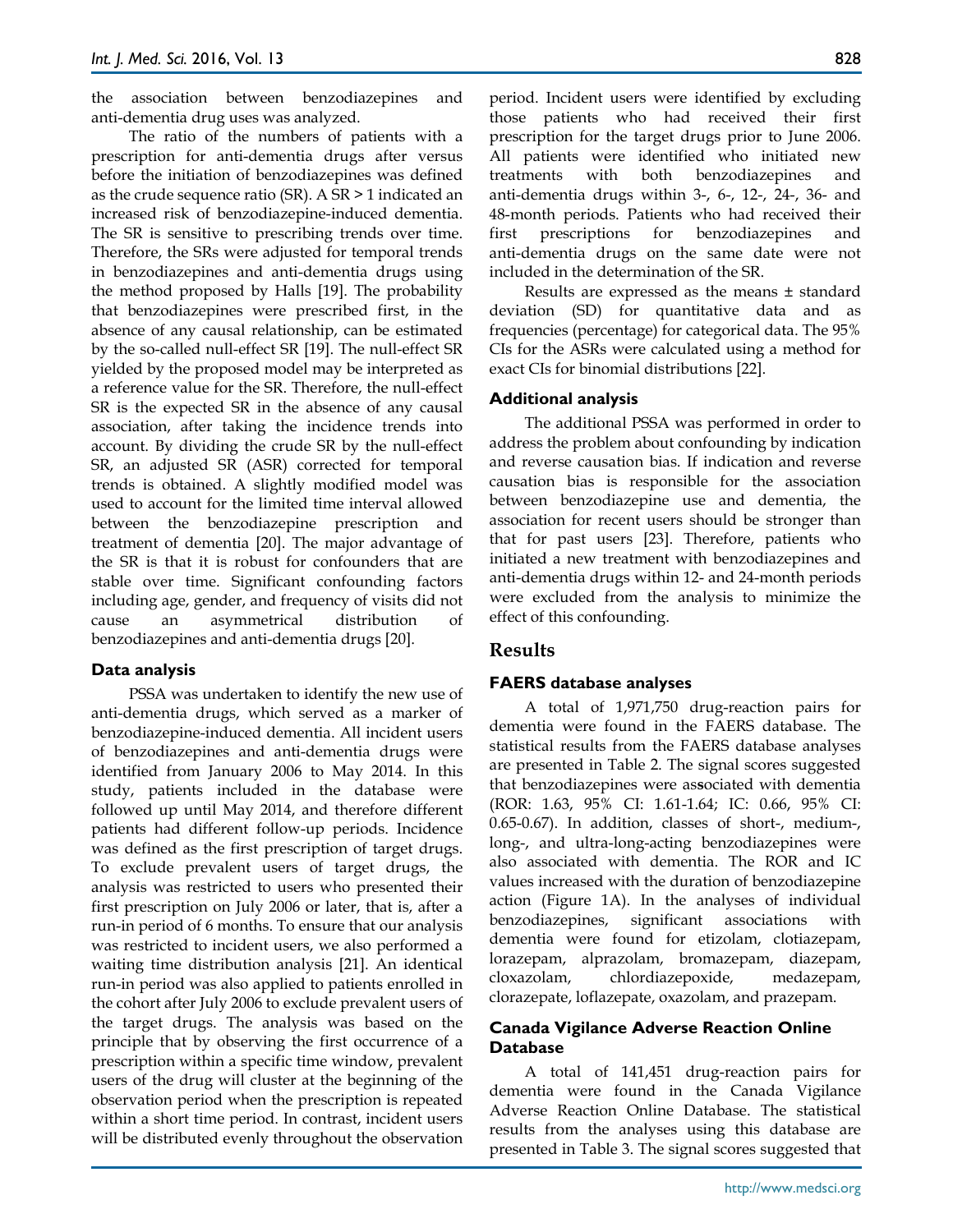a class of benzodiazepines is associated with dementia (ROR: 1.88, 95% CI: 1.83-1.94; IC: 0.85, 95% CI: 0.80-0.89). In addition, medium- and long-acting benzodiazepines were also associated with dementia. The ROR and IC values of long-acting benzodiazepines were higher than those of medium-acting benzodiazepines (Figure 1B). In the analyses of individual benzodiazepines, significant associations with dementia were found for lorazepam, bromazepam, diazepam, chlordiazepoxide, and clorazepate.

#### **PSSA**

The characteristics of the study population of the PSSA are summarized in Table 4. The number of prescriptions including those for benzodiazepines during the study period was 9,332,070. Of the 577,099 benzodiazepine users, 145,496 incident users were identified. The mean age of the incident users was 59.5 ± 18.7 years.

**Table 2.** The association between individual benzodiazepine use and dementia based on the FAERS database.

|                         |        | Cases Non-cases ROR 95% CI |      |               | IC   | 95% CI              |
|-------------------------|--------|----------------------------|------|---------------|------|---------------------|
| Benzodiazepines         | 50,302 | 1,001,070                  | 1.63 | 1.61-1.64     | 0.66 | $0.65 - 0.67$       |
| Short-acting            | 800    | 18.637                     | 1.38 | 1.28-1.48     | 0.44 | $0.34 - 0.55$       |
| Etizolam 691            |        | 16,019                     | 1.38 | 1.28-1.49     | 0.45 | 0.34-0.56           |
| Clotiazepam 107         |        | 2,597                      | 1.32 | 1.09-1.60     | 0.38 | $0.10 - 0.67$       |
| Flutazolam 2            |        | 21                         | 3.05 | 0.72-13.01    | 0.80 | $-0.97 - 2.56$      |
|                         |        |                            |      |               |      |                     |
| Medium-acting           |        | 35,772 739,016             | 1.56 | 1.54-1.58     | 0.61 | $0.59 - 0.62$       |
| Lorazepam 16,245 327959 |        |                            | 1.59 | 1.57-1.62     | 0.64 | $0.62 - 0.66$       |
| Alprazolam 18,075       |        | 384,519                    | 1.51 | 1.49-1.53     | 0.57 | $0.55 - 0.59$       |
| Fludiazepam 3           |        | 279                        | 0.34 | $0.11 - 1.07$ |      | $-1.26 -2.71 -0.20$ |
| Bromazepam 1,444        |        | 26,161                     | 1.77 | 1.68-1.87     | 0.79 | 0.71-0.87           |
| Nimetazepam 5           |        | 98                         | 1.63 | $0.67 - 4.02$ | 0.53 | $-0.68 - 1.74$      |
|                         |        |                            |      |               |      |                     |
| Long-acting             | 13,186 | 233,750                    | 1.81 | 1.78-1.85     | 0.82 | 0.79-0.84           |
| Diazepam 11,267         |        | 195,417                    | 1.85 | 1.82-1.89     | 0.85 | $0.82 - 0.88$       |
| Cloxazolam 200          |        | 3,084                      | 2.08 | 1.80-2.40     | 1.00 | 0.79-1.21           |
| Chlordiazepoxide 740    |        | 17,880                     | 1.33 | 1.23-1.43     | 0.39 | $0.28 - 0.50$       |
| Medazepam 15            |        | 220                        | 2.18 | 1.29-3.69     | 0.97 | $0.23 - 1.72$       |
| Clorazepate 964         |        | 17,149                     | 1.80 | 1.69-1.92     | 0.81 | $0.72 - 0.91$       |
|                         |        |                            |      |               |      |                     |
| Ultra-long-acting       | 544    | 9,667                      | 1.80 | 1.65-1.97     | 0.81 | $0.69 - 0.94$       |
| Flutoprazepam 6         |        | 161                        | 1.19 | $0.53 - 2.70$ | 0.20 | $-0.91 - 1.32$      |
| Loflazepate 185         |        | 3,483                      | 1.70 | 1.47-1.97     | 0.73 | $0.51 - 0.95$       |
| Mexazolam 7             |        | 182                        | 1.23 | $0.58 - 2.62$ | 0.24 | $-0.80 - 1.29$      |
| Oxazolam 18             |        | 294                        | 1.96 | 1.22-3.16     | 0.86 | $0.18 - 1.54$       |

Cases: number of reports of dementia

Non-cases: all reports of adverse drug reactions other than dementia

ROR: reporting odds ratio

IC: information component

CI: confidence interval



**Figure 1.** The associations between benzodiazepines and dementia in the analysis of the spontaneous adverse drug reaction databases. A) FAERS: The US Food and Drug Administration (FDA) Adverse Event Reporting System. B) Canada: Canada Vigilance Adverse Reaction Online Database. ROR: Reporting odds ratio. CI: Confidence interval. IC: Information component.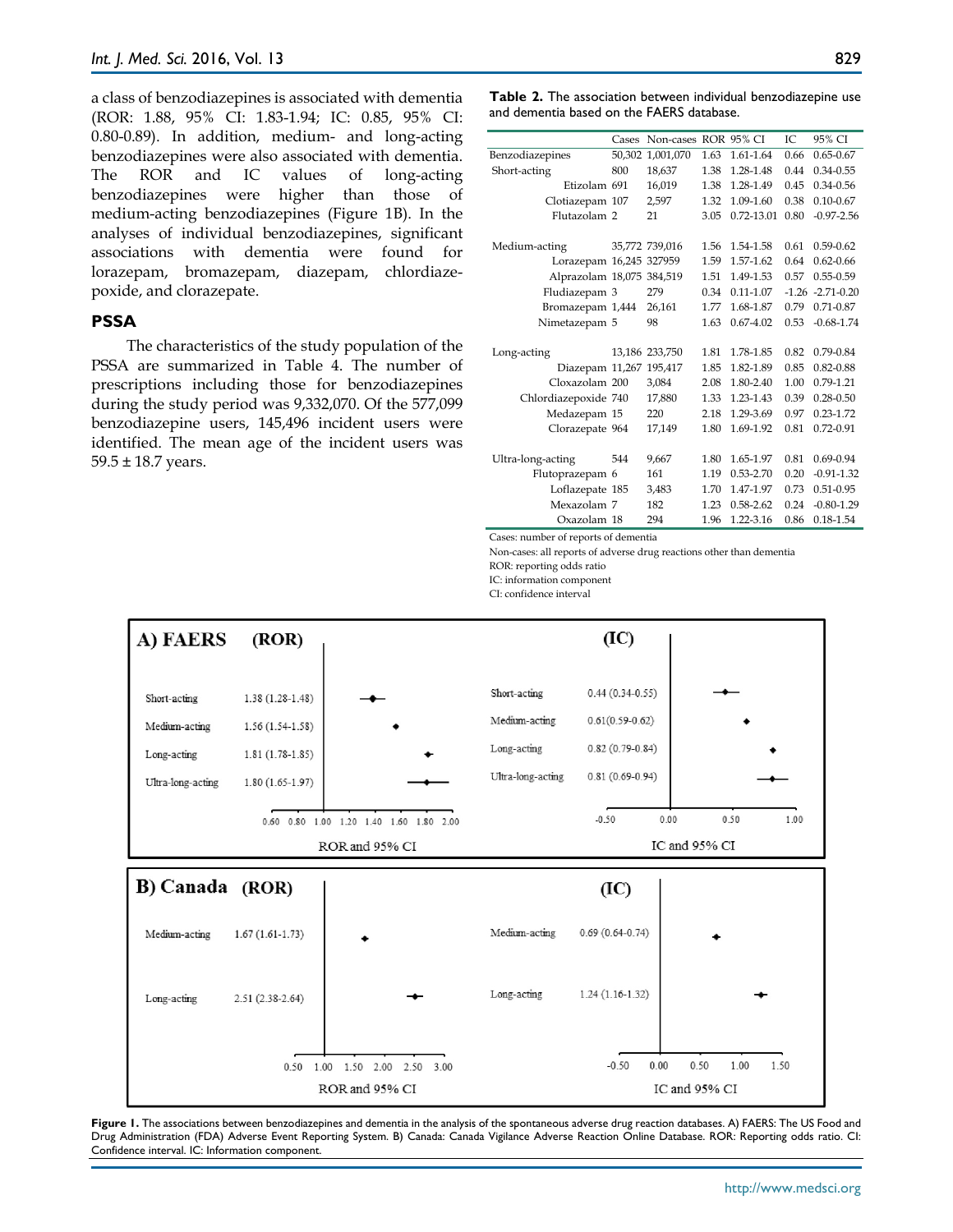The associations between benzodiazepine and anti-dementia drug use are shown in Table 5. Of the 145,496 incident users of benzodiazepines, 3,384 were also identified as incident users of anti-dementia drugs, before or after the initiation of the benzodiazepines. A significant association between benzodiazepine and anti-dementia drug use was found, with ASRs of 1.24 (1.05-1.45), 1.20 (1.06-1.37), 1.23 (1.11-1.37), 1.34 (1.23-1.47), 1.41 (1.29-1.53), and 1.44 (1.33-1.56) at intervals of 3, 6, 12, 24, 36, and 48 months, respectively. Interval-related change in the ASRs of benzodiazepines and individual classes of benzodiazepines are presented in Figure 2. The ASRs of benzodiazepines increased with the interval duration. The ASRs of long- and ultra-long-acting benzodiazepines were higher than those of short- and medium-acting benzodiazepines for the relatively short intervals. However, at the 48-month interval, remarkable differences were not observed among the individual classes of benzodiazepines, and all classes were associated with dementia.

A significant association between benzodiazepine and anti-dementia drug use was also found in the additional PSSA (Table 6A, Table 6B). Exclusion of the patients who initiated a new treatment with benzodiazepines and anti-dementia drugs within 12- and 24-month periods did not affect the risk of dementia induced by benzodiazepines.

A summary of the signals detected for benzodiazepine-associated dementia is presented in Table 7.

**Table 3**. The association between individual benzodiazepine use and dementia based on the Canada Vigilance Adverse Reaction Online Database

|                   |       | Cases Non-cases ROR 95% CI |      |                      | IC.  | 95% CI                |
|-------------------|-------|----------------------------|------|----------------------|------|-----------------------|
| Benzodiazepines   | 4.877 | 72,164                     | 1.88 | 1.83-1.94            | 0.85 | $0.80 - 0.89$         |
| Short-acting      |       |                            |      |                      |      |                       |
| Medium-acting     | 3.317 | 54979                      | 1.67 | 1.61-1.73 0.69       |      | $0.64 - 0.74$         |
| Lorazepam         | 2,818 | 41,481                     | 1.88 | 1.81-1.95            | 0.85 | $0.80 - 0.91$         |
| Alprazolam        | 404   | 11,810                     | 0.94 | $0.85 - 1.04 - 0.09$ |      | $-0.24 - 0.06$        |
| Bromazepam        | 95    | 1.688                      | 1.54 | 1.26-1.90            | 0.59 | $0.29 - 0.89$         |
| Long-acting       | 1,560 | 17,185                     | 2.51 | 2.38-2.64 1.24       |      | 1.16-1.32             |
| Diazepam          | 1,268 | 14,463                     | 2.42 | 2.28-2.56            | 1.19 | 1.11-1.28             |
| Chlordiazepoxide  | 256   | 2,360                      | 2.98 | 2.62-3.39            | 1.47 | 1.28-1.65             |
| Medazepam         | 0     | 10                         | 0.00 | $\overline{a}$       |      | $-0.47 - 3.49 - 2.54$ |
| Clorazepate       | 36    | 352                        | 2.80 | 1.99-3.95            | 1.33 | 0.84-1.83             |
| Ultra-long-acting |       |                            |      |                      |      |                       |

Cases: number of reports of dementia

Non-cases: all reports of adverse drug reactions other than dementia

ROR: reporting odds ratio

IC: information component CI: confidence interval

|  | <b>Table 4.</b> Characteristics of the study population in the |  |  |  |
|--|----------------------------------------------------------------|--|--|--|
|  | prescription sequence symmetry analysis                        |  |  |  |

|                                 | Total           | Male                        | Female          |
|---------------------------------|-----------------|-----------------------------|-----------------|
| Benzodiazepine prescriptions, n | 9,332,070       |                             |                 |
| Users                           | 577,099         |                             |                 |
| Incident users, n               | 145,496         | 49,972 (34.3) 95,524 (65.7) |                 |
| Age, years, n (%)               |                 |                             |                 |
| $\langle 20$                    | 3,202(2.2)      | 1,350(2.7)                  | 1,852(1.9)      |
| 20-39                           | 22,550 (15.5)   | 7,607 (15.2)                | 14,943 (15.6)   |
| 40-59                           | 37,253 (25.6)   | 13,327 (25.6)               | 23,926 (25.0)   |
| 60-79                           | 63,207 (43.4)   | 21,706 (43.4)               | 41,501 (43.4)   |
| $\geq 80$                       | 19,284 (13.3)   | 5,982 (13.3)                | 13,302 (12.0)   |
| Mean $\pm$ SD                   | $59.5 \pm 18.7$ | $58.9 \pm 18.6$             | $59.8 \pm 18.7$ |

SD: standard deviation



Figure 2. Interval-related changes in the adjusted sequence ratios of benzodiazepines. A) Benzodiazepines. B) Individual classes of benzodiazepines.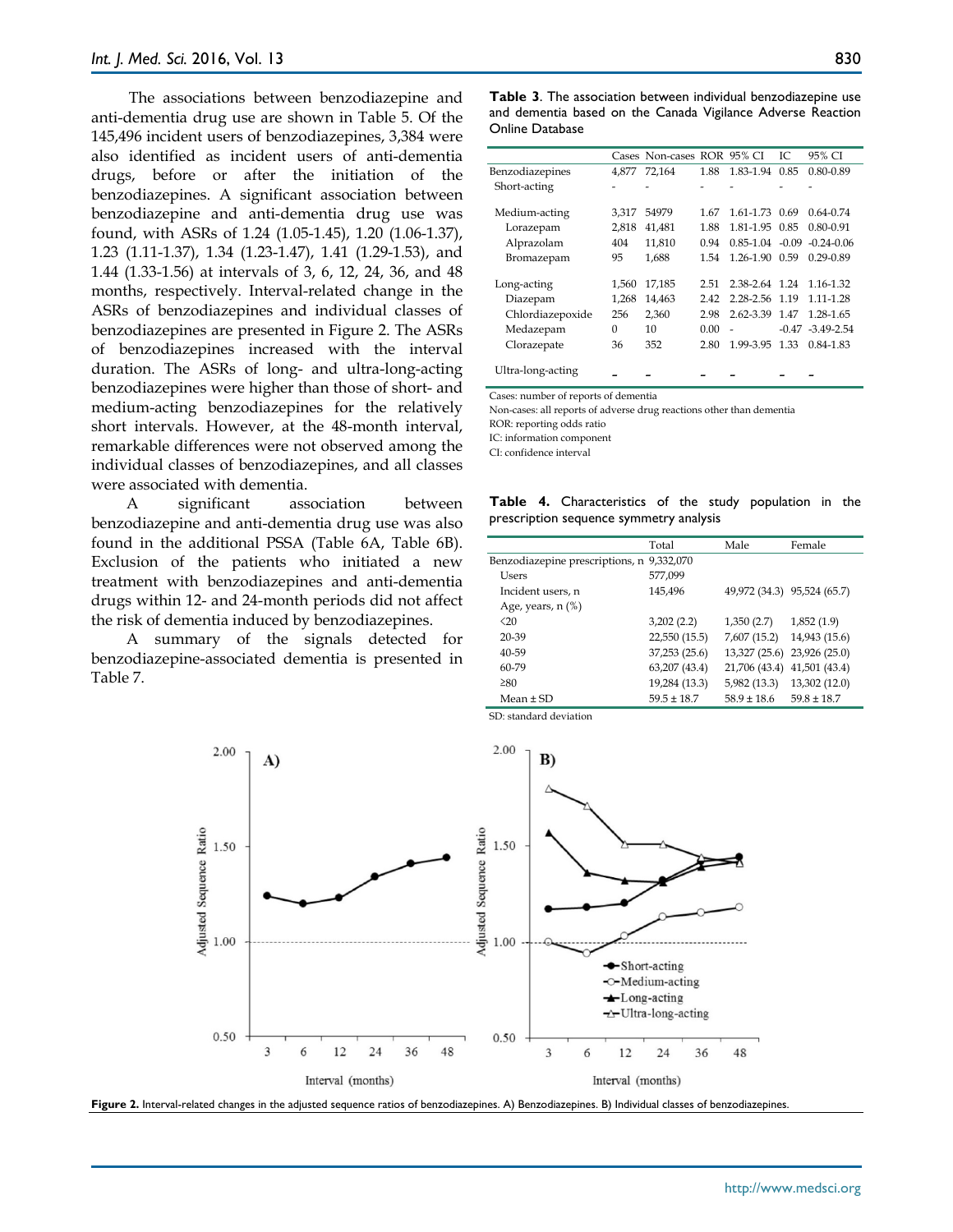#### **Table 5**. Prescription sequence symmetry analysis: associations of benzodiazepine use with dementia

|                   | Incident | Concomitant use with | Interval |                     | No. of patients prescribed |      |       | 95% CI |
|-------------------|----------|----------------------|----------|---------------------|----------------------------|------|-------|--------|
|                   | users    | anti-dementia drugs  | (months) | anti-dementia drugs |                            |      | Lower | Upper  |
|                   |          |                      |          | last                | first                      |      |       |        |
| Benzodiazepines   | 145,496  | 3,384                | 3        | 348                 | 277                        | 1.24 | 1.05  | 1.45   |
|                   |          |                      | 6        | 539                 | 434                        | 1.20 | 1.06  | 1.37   |
|                   |          |                      | 12       | 821                 | 629                        | 1.23 | 1.11  | 1.37   |
|                   |          |                      | 24       | 1,233               | 816                        | 1.34 | 1.23  | 1.47   |
|                   |          |                      | 36       | 1,514               | 894                        | 1.41 | 1.29  | 1.53   |
|                   |          |                      | $48\,$   | 1,718               | 935                        | 1.44 | 1.33  | 1.56   |
| Short-acting      | 107,866  | 2,563                | 3        | 242                 | 203                        | 1.17 | 0.97  | 1.42   |
|                   |          |                      | 6        | 399                 | 326                        | 1.18 | 1.02  | 1.38   |
|                   |          |                      | 12       | 607                 | 475                        | 1.20 | 1.06  | 1.36   |
|                   |          |                      | 24       | 924                 | 617                        | 1.32 | 1.19  | 1.46   |
|                   |          |                      | 36       | 1,159               | 672                        | 1.42 | 1.29  | 1.56   |
|                   |          |                      | $48\,$   | 1,310               | 703                        | 1.44 | 1.32  | 1.58   |
| Medium-acting     | 41,870   | 1,082                | 3        | 106                 | 105                        | 1.00 | 0.75  | 1.32   |
|                   |          |                      | 6        | 158                 | 164                        | 0.94 | 0.75  | 1.17   |
|                   |          |                      | 12       | 252                 | 231                        | 1.03 | 0.86  | 1.24   |
|                   |          |                      | 24       | 371                 | 295                        | 1.13 | 0.97  | 1.32   |
|                   |          |                      | 36       | 457                 | 336                        | 1.15 | 1.00  | 1.33   |
|                   |          |                      | $48\,$   | 522                 | 353                        | 1.18 | 1.03  | 1.35   |
| Long-acting       | 31,698   | 773                  | 3        | 83                  | 52                         | 1.57 | 1.09  | 2.26   |
|                   |          |                      | 6        | 124                 | 88                         | 1.36 | 1.02  | 1.80   |
|                   |          |                      | 12       | 181                 | 127                        | 1.32 | 1.05  | 1.67   |
|                   |          |                      | 24       | 272                 | 180                        | 1.31 | 1.08  | 1.59   |
|                   |          |                      | 36       | 340                 | 197                        | 1.39 | 1.16  | 1.66   |
|                   |          |                      | $48\,$   | 401                 | 214                        | 1.42 | 1.20  | 1.68   |
| Ultra-long-acting | 20,492   | 492                  | 3        | 64                  | 35                         | 1.80 | 1.17  | 2.80   |
|                   |          |                      | 6        | 103                 | 58                         | 1.71 | 1.23  | 2.41   |
|                   |          |                      | 12       | 146                 | 90                         | 1.51 | 1.15  | 1.99   |
|                   |          |                      | 24       | 206                 | 118                        | 1.51 | 1.20  | 1.91   |
|                   |          |                      | 36       | 242                 | 135                        | 1.44 | 1.16  | 1.79   |
|                   |          |                      | 48       | 264                 | 141                        | 1.41 | 1.15  | 1.75   |

Incident users: number of patients who received their first prescription for benzodiazepines

No. of patients prescribed anti-dementia drugs last: the number of patients prescribed anti-dementia drugs after benzodiazepine use

No. of patients prescribed anti-dementia drugs last: the number of patients prescribed anti-dementia drugs before benzodiazepine use

Adjusted SR: adjusted sequence ratio

CI: confidence interval

**Table 6A**. Additional prescription sequence symmetry analysis. Patients who initiated a new treatment with benzodiazepines and anti-dementia drugs within 12-month period were excluded from the analysis.

|                 | Interval | No. of patients prescribed<br>anti-dementia drugs |       | Adjusted SR | 95% CI |       |
|-----------------|----------|---------------------------------------------------|-------|-------------|--------|-------|
|                 | (months) |                                                   |       |             | Lower  | Upper |
|                 |          | Last                                              | first |             |        |       |
| Benzodiazepines | 24       | 412                                               | 187   | 1.96        | 1.64   | 2.34  |
|                 | 36       | 693                                               | 265   | 2.17        | 1.88   | 2.51  |
|                 | 48       | 897                                               | 306   | 2.30        | 2.01   | 2.62  |

Incident users: number of patients who received their first prescription for benzodiazepines

No. of patients prescribed anti-dementia drugs last: the number of patients prescribed anti-dementia drugs after benzodiazepine use

No. of patients prescribed anti-dementia drugs last: the number of patients prescribed anti-dementia drugs before benzodiazepine use

Adjusted SR: adjusted sequence ratio

CI: confidence interval

**Table 6B**. Additional prescription sequence symmetry analysis. Patients who initiated a new treatment with benzodiazepines and anti-dementia drugs within 24-month period were excluded from the analysis.

|                 | Interval | No. of patients prescribed |       | Adjusted SR | 95% CI |       |
|-----------------|----------|----------------------------|-------|-------------|--------|-------|
|                 | (months) | anti-dementia drugs        |       |             | Lower  | Upper |
|                 |          | Last                       | first |             |        |       |
| Benzodiazepines | 36       | 281                        | 78    | 2.99        | 2.32   | 3.90  |
|                 | 48       | 485                        | 119   | 3.19        | 2.61   | 3.94  |

Incident users: number of patients who received their first prescription for benzodiazepines

No. of patients prescribed anti-dementia drugs last: the number of patients prescribed anti-dementia drugs after benzodiazepine use

No. of patients prescribed anti-dementia drugs last: the number of patients prescribed anti-dementia drugs before benzodiazepine use

Adjusted SR: adjusted sequence ratio

CI: confidence interval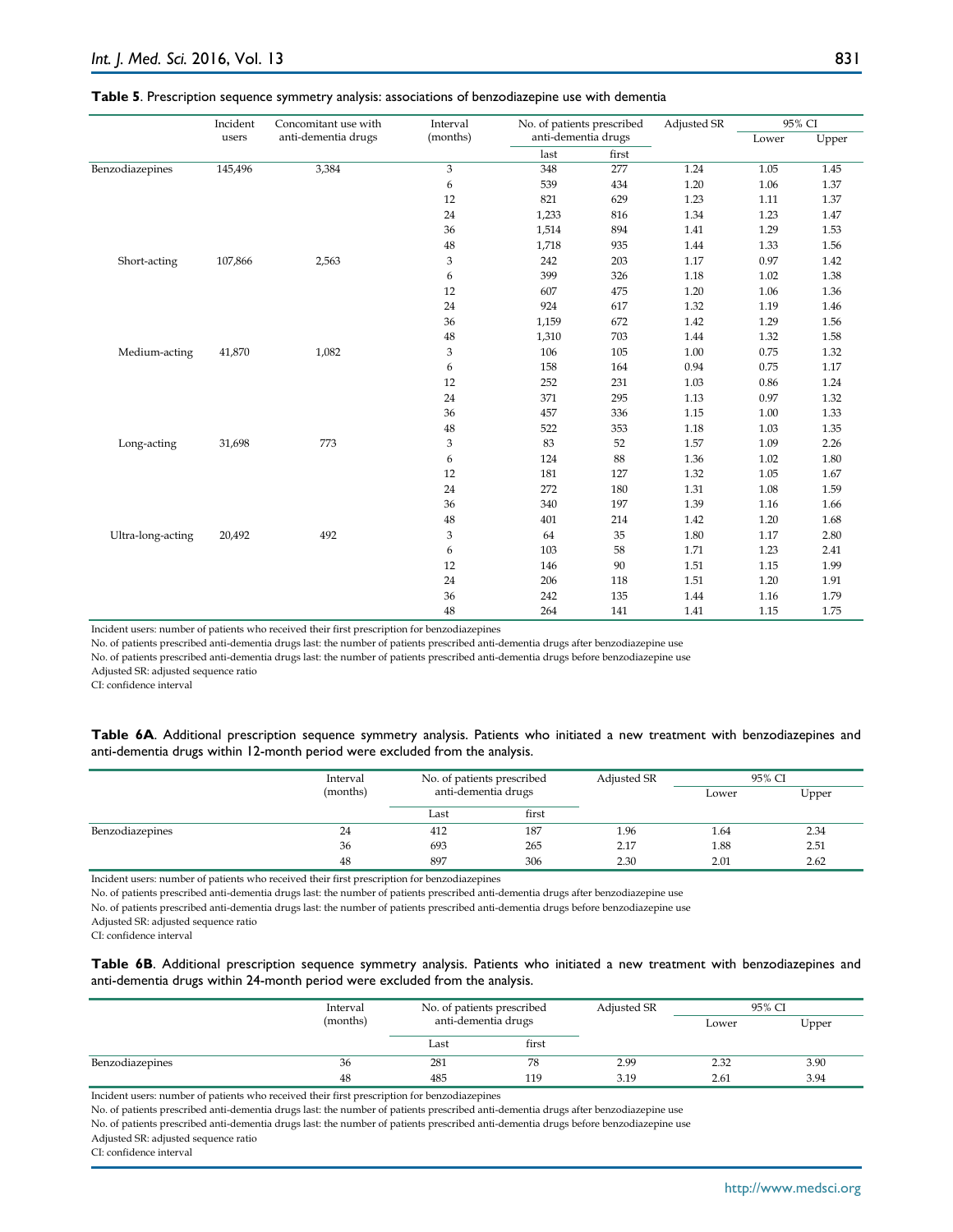|                   | <b>FAERS</b> | Canada | Prescription |
|-------------------|--------------|--------|--------------|
| Benzodiazepines   |              |        |              |
| Short-acting      |              |        |              |
| Etizolam          |              |        |              |
| Clotiazepam       |              |        |              |
| Flutazolam        | nd           |        | nd           |
| Medium-acting     |              |        |              |
| Lorazepam         |              |        | nd           |
| Alprazolam        |              | nd     | nd           |
| Fludiazepam       | nd           |        | nd           |
| Bromazepam        |              |        |              |
| Nimetazepam       | nd           |        | nd           |
| Long-acting       |              |        |              |
| Diazepam          |              |        |              |
| Cloxazolam        |              |        |              |
| Chlordiazepoxide  |              |        |              |
| Medazepam         |              |        | nd           |
| Clorazepate       |              |        | nd           |
| Ultra-long-acting |              |        |              |
| Flutoprazepam     | nd           |        | nd           |
| Loflazepate       |              |        |              |
| Mexazolam         | nd           |        | nd           |
| Oxazolam          |              |        | nd           |
| Prazepam          |              |        |              |

**Table 7**. Summary of signal detection for benzodiazepine-associated dementia

FAERS: The US Food and Drug Administration (FDA) Adverse Event Reporting System

↑: A positive signal was detected (This means the benzodiazepine anxiolytic drug may be associated with an increased risk of dementia).

nd: A signal was not detected.

## **Discussion**

This study suggested that benzodiazepine anxiolytic drug use is associated with the development of dementia. In the analyses of short-, medium-, long-, and ultra-long-acting benzodiazepines, all classes of benzodiazepines are associated with an increased risk of dementia. In the analysis of the FAERS database, the ROR and IC values increased with the duration of benzodiazepine action. In the Canada Vigilance Adverse Reaction Online Database, the ROR and IC values of long-acting benzodiazepines were higher than those of medium-acting benzodiazepines. In the PSSA, ASRs of ultra-long- and long-acting benzodiazepines were higher than those of short- and medium-acting benzodiazepines at relatively short intervals. Given these considerations, it is reasonable to assume that the strength of the association between benzodiazepine use and dementia was stronger for long-acting than for short-acting benzodiazepines. This finding is consistent with a previously reported case-control study investigating the relationship between the risk of Alzheimer's disease and exposure to benzodiazepines [24]. In addition, the ASR of benzodiazepines increased with the interval duration,

suggesting that long-term use of benzodiazepines might be associated with an increased risk of dementia. Although we did not directly investigate the relationships between the benzodiazepine cumulative dose and treatment duration and the risk of dementia, our findings obtained from the PSSA supported the hypothesis that long-term use of benzodiazepines was associated with an increased risk of dementia.

The association between benzodiazepine use and dementia might be an early marker of a condition associated with an increased risk of dementia rather than a cause of the dementia itself. Some studies suggested that the frequency of symptoms is highly correlated with an increase in benzodiazepine prescriptions during the years preceding a diagnosis of dementia [12, 25, 26]. Therefore, the observed association between benzodiazepine use and dementia may be due to confounding by indication and reverse causation. If reverse causation is responsible for the association between benzodiazepine use and dementia, the association for recent users should be stronger than that for past users. Imfeld et al. reported increased risks of developing Alzheimer's disease and vascular dementia in those who started benzodiazepines <1 year before diagnosis, but not for those who started them 2-4 years before diagnosis [23]. On the other hand, Zhong et al. recently reported in a meta-analysis that long-term benzodiazepine users have an increased risk of dementia compared with never users [7], attenuating the likelihood that reverse causation plays a role. In our study, the risk of dementia for benzodiazepines increased with the interval duration in the PSSA. Furthermore, the additional PSSA, in which patients who initiated a new treatment with benzodiazepines close to the prescription of anti-dementia drugs were excluded from the analysis, also demonstrated significant associations of benzodiazepine use with dementia risk. These findings suggested that confounding by indication and reverse causation bias may not have a serious impact on the study. However, from the perspective of drug action duration, ultra-long- and long-acting benzodiazepines showed declining risks with an increasing interval duration, suggesting that reverse causation might play a role in some cases during the early phase of treatment. Although this finding might support the likelihood of reverse causation having an influence, significantly increased risks were observed for all classes of benzodiazepines at the 48-month interval. Therefore, it is reasonable to consider that long-term use of benzodiazepines is associated with an increased risk of dementia.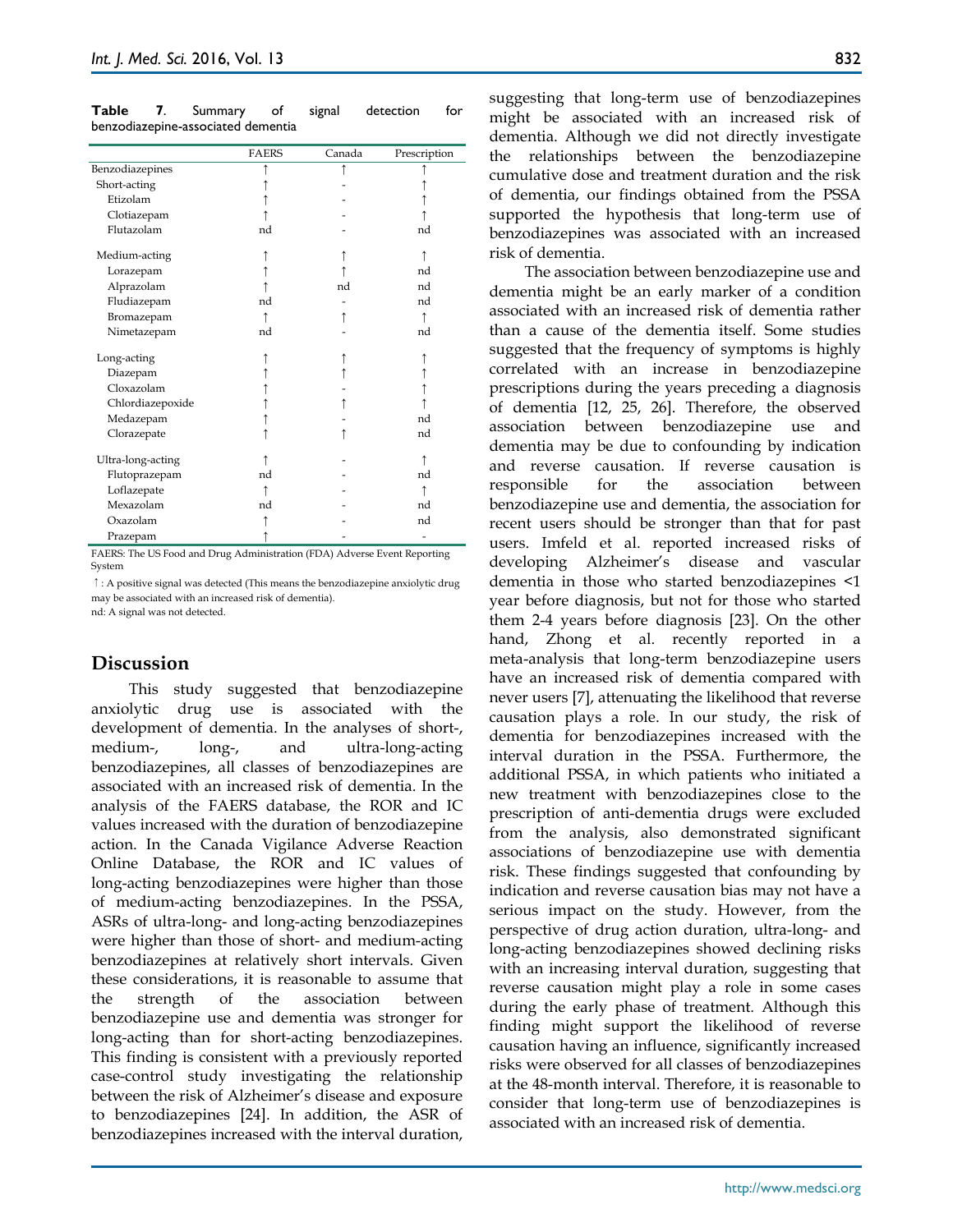Analysis of spontaneous reporting databases is a useful method for identifying risk signals; however, there are several potential limitations that should be taken into account when interpreting the results. First, there is no certainty that the reported event was actually due to the drug. Second, not every adverse event or medication error associated with a drug product gets reported to the regulating authorities. Third, no individual database or algorithm has been found to be sufficient for signal detection. Therefore, a different methodology, PSSA of the JMIRI prescription database, was used to confirm the findings from spontaneous reporting databases. Of course, there are several potential limitations associated with such an analysis based on a database of prescriptions collected from pharmacies. First, anti-Alzheimer's disease drugs were used as surrogate markers for dementia. Therefore, to be precise, the association between benzodiazepine use and Alzheimer's disease was evaluated in the analysis of the JMIRI database. In addition, individual cases were not reviewed, and other causes were not considered; therefore, some patients may not in fact have had dementia. Conversely, the PSSA is similar to the case-crossover design, in which exposures during a fixed period before the case date (date when the target outcome occurred) are compared with certain prior dates in the same individual [27]. These within-subject comparisons can thus be fully controlled for potential confounding due to between-subject differences and time-invariant characteristics, e.g., age, gender, genetic factors, mental health status, and other unknown confounding factors. PSSA has been employed in a number of previous studies investigating the associations between use of certain target drugs and potential adverse events [13, 14, 19, 20, 28], and the validity of the PSSA has been confirmed by previous studies [29, 30].

Although a plausible pharmacological mechanism for dementia is unknown, several theories have been reported. Benzodiazepines have deleterious effects on memory, and benzodiazepine use induces both non-amnestic and amnestic mild cognitive impairment [31, 32]. This effect may precipitate dementia progression [33, 34]. Long-term administration of benzodiazepines down-regulates the levels of their binding receptors [35], resulting in a cognitive decline [36]. We found that benzodiazepine use, particularly long-acting drugs, might be associated with increased risks of dementia. If these observed associations are causal, benzodiazepines should be used as briefly as possible to reduce possible adverse reactions.

#### **Conclusions**

The results of a multi-methodological approach, using different methods, algorithms, and databases, suggest that benzodiazepine use, especially long-term use and long-acting drugs, is associated with an increased risk of dementia. Individuals prescribed benzodiazepines should be considered to have an increased risk of dementia. Although the biological mechanism for this phenomenon remains unknown, the risk of dementia associated with benzodiazepine use is a very important finding in clinical practice. Patients using benzodiazepines should be closely monitored for the development of dementia in clinical practice, and further studies are needed to confirm our findings and elucidate the mechanisms underlying benzodiazepine-induced dementia.

#### **Abbreviations**

FAERS: FDA Adverse Event Reporting System; FDA: Food and Drug Administration; MedDRA: Medical Dictionary for Regulatory Activities; PT: preferred term; ROR: reporting odds ratio; IC: information component; JMIRI: Japan Medical Information Research Institute; ICD-10: International Classification of Disease, 10th Revision; PSSA: Prescription sequence symmetry analysis; SR: Sequence ratio.

#### **Acknowledgements**

We thank the Japan Medical Information Research Institute, Inc. for providing the database of prescriptions.

#### **Competing Interests**

The authors have declared that no competing interest exists.

#### **References**

- 1. Ferri CP, Prince M, Brayne C, et al. Global prevalence of dementia: a Delphi consensus study. Lancet. 2005; 366: 2112-2117.
- 2. Rizzi L, Rosset I, Roriz-Cruz M. Global epidemiology of dementia: Alzheimer's and vascular types. Biomed Res Int. 2014; 2014: 908915.
- 3. Linden M, Bar T, Helmchen H. Prevalence and appropriateness of psychotropic drug use in old age: results from the Berlin Aging Study (BASE). Int Psychogeriatr. 2004; 16: 461-480.
- 4. Ashton H. The diagnosis and management of benzodiazepine dependence. Curr Opin Psychiatry. 2005; 18: 249-255.
- 5. Hogan DB, Maxwell CJ, Fung TS, et al. Prevalence and potential consequences of benzodiazepine use in senior citizens: results from the Canadian Study of Health and Aging. Can J Clin Pharmacol. 2003; 10: 72-77.
- 6. Curran HV, Collins R, Fletcher S, et al. Older adults and withdrawal from benzodiazepine hypnotics in general practice: effects on cognitive function, sleep, mood and quality of life. Psychol Med. 2003; 33: 1223-1237.
- 7. Zhong G, Wang Y, Zhang Y, et al. Association between benzodiazepine use and dementia: A Meta-Analysis. PLoS One. 2015; 10: e0127836.
- 8. Gallacher J, Elwood P, Pickering J, et al. Benzodiazepine use and risk of dementia: evidence from the Caerphilly Prospective Study (CaPS). J Epidemiol Community Health. 2012; 66: 869-873.
- 9. Lagnaoui R, Begaud B, Moore N, et al. Benzodiazepine use and risk of dementia: a nested case-control study. J Clin Epidemiol. 2002; 55: 314-318.
- 10. Zhou Y, Yuan Y, Cai RR, et al. Statin therapy on glycaemic control in type 2 diabetes: a meta-analysis. Expert Opin Pharmacother. 2013; 14: 1575-1584.